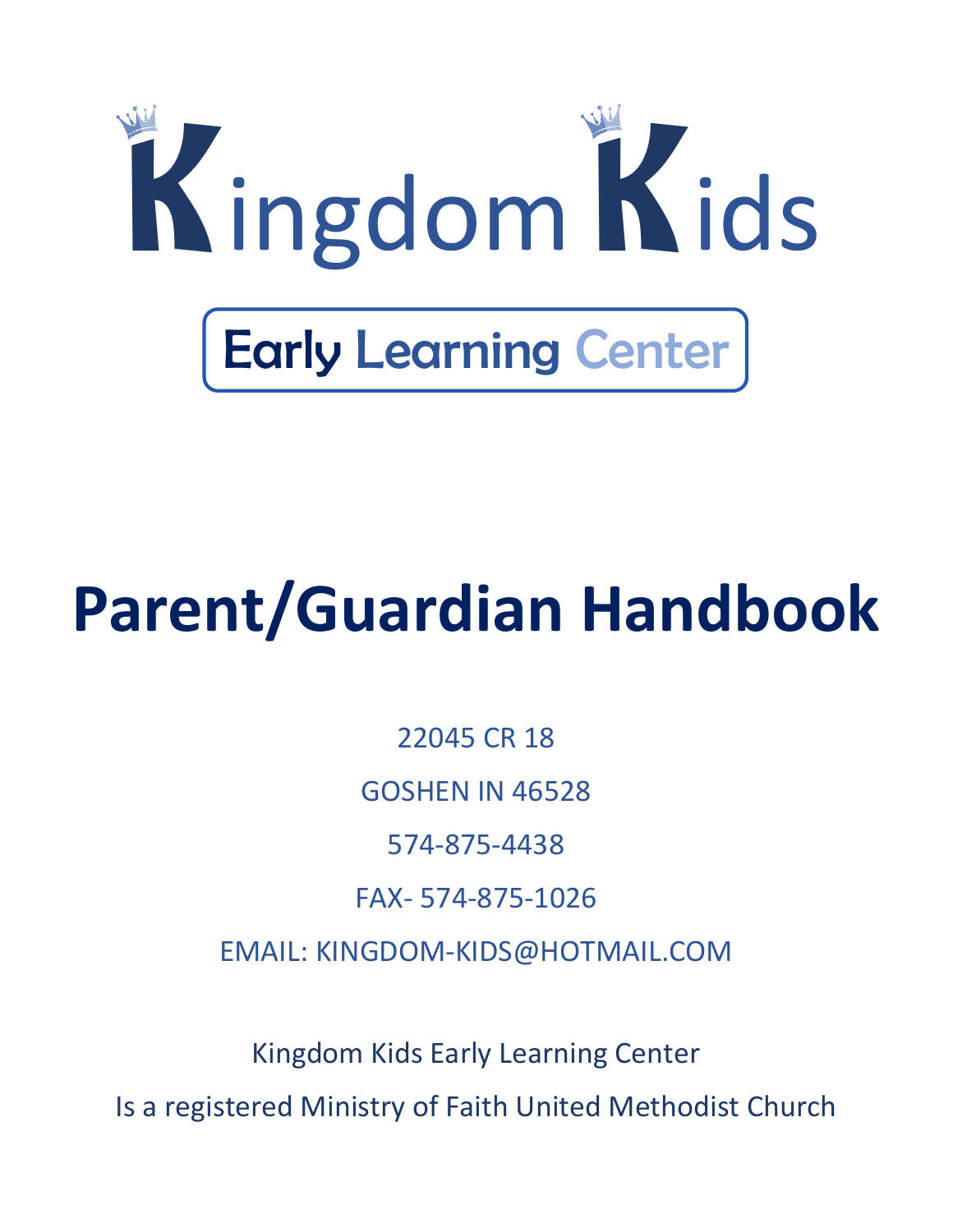# Contents

| Termination/Suspension of Care 7                        |
|---------------------------------------------------------|
|                                                         |
|                                                         |
|                                                         |
|                                                         |
|                                                         |
|                                                         |
|                                                         |
|                                                         |
|                                                         |
|                                                         |
|                                                         |
|                                                         |
|                                                         |
|                                                         |
| <b>Policies and Procedures Statement of Acknowledge</b> |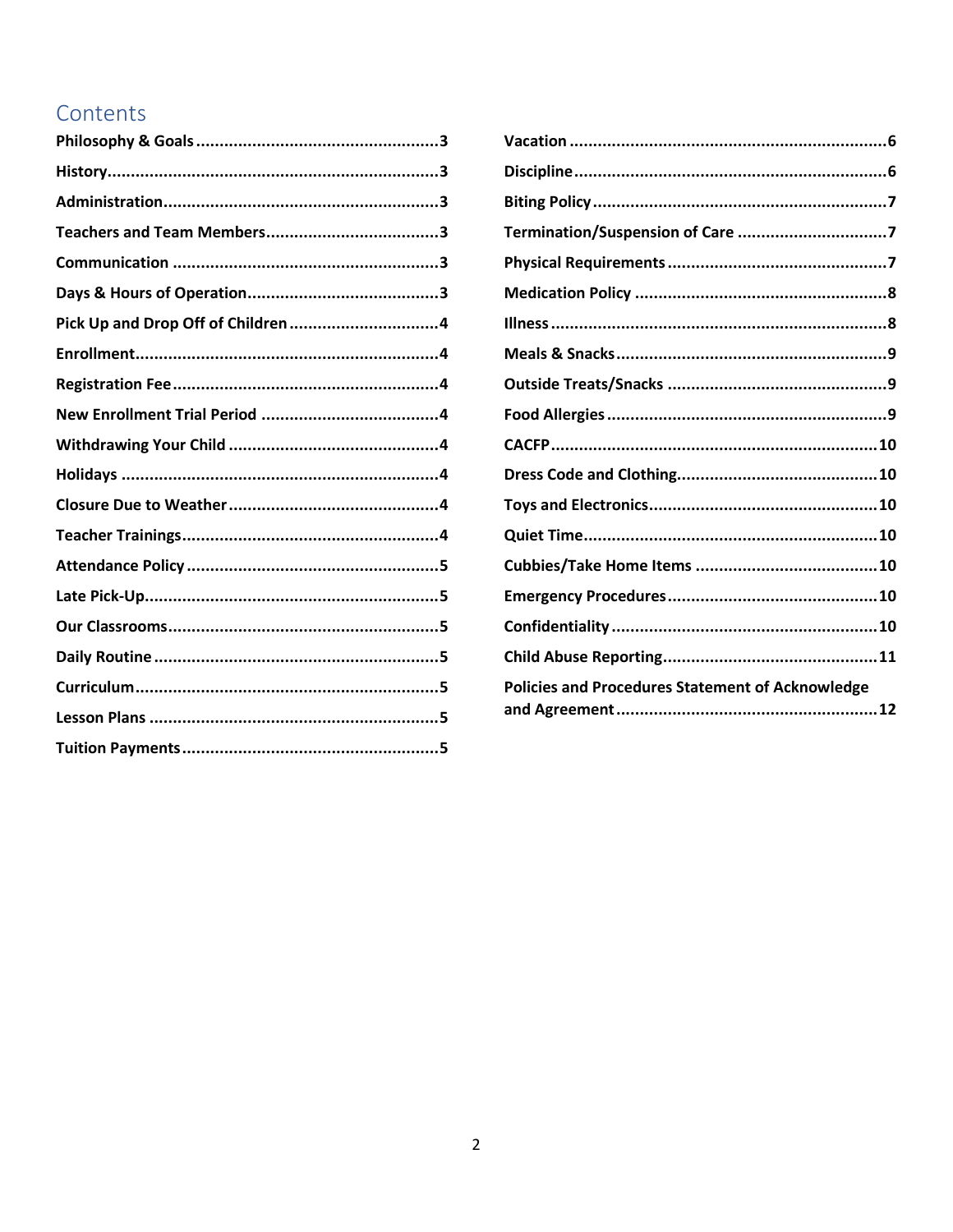## **Program Overview**

## <span id="page-2-0"></span>Philosophy & Goals

Our program and environment are structured to create a secure and loving faith-based atmosphere. We cannot replace the home, but we can act as an extension of its environment when parents cannot be there. We strive to support all parents in the care of their children.

## <span id="page-2-1"></span>**History**

KKELC was founded in 1998 by Faith United Methodist Church. It is our goal to provide your child with quality care and learning opportunities. We strive to be a Christian Ministry to the children and our community.

## <span id="page-2-2"></span>Administration

KKELC is a Ministry operated by Faith UMC as a non-profit learning center. We are governed by an Administrative Committee along with the Daycare Director. The committee is an active, dedicated group of people whose goal is to provide quality care.

## <span id="page-2-3"></span>Teachers and Team Members

We strive for each classroom to be staffed with loving, dedicated people who desire to help your children learn and grow. All the teachers and team members are background checked, CPR trained, First Aid trained, and expand their learning by doing trainings and seminars throughout the year.

## <span id="page-2-4"></span>Communication

This handbook is designed to provide valuable information about Kingdom Kids Early Learning Center (KKELC). This book contains policies, procedures, and expectations for KKELC. If there is ever a question or concern and you cannot find the answer in this book then please communicate with us. Communication is key in providing a good quality early childhood education for your child.

We use the app Procare to communicate with you on a daily basis. Procare also allows us to check students in/out, share photos, parent communication/questions, add learning activities, and much more.

We also encourage you to get to know all of the teachers and team members at KKELC. We are here to support and communicate with you in order to provide a well-rounded experience for your child.

# **Operations**

## <span id="page-2-5"></span>Days & Hours of Operation

KKELC is open Monday through Friday from 6:30am-6:00pm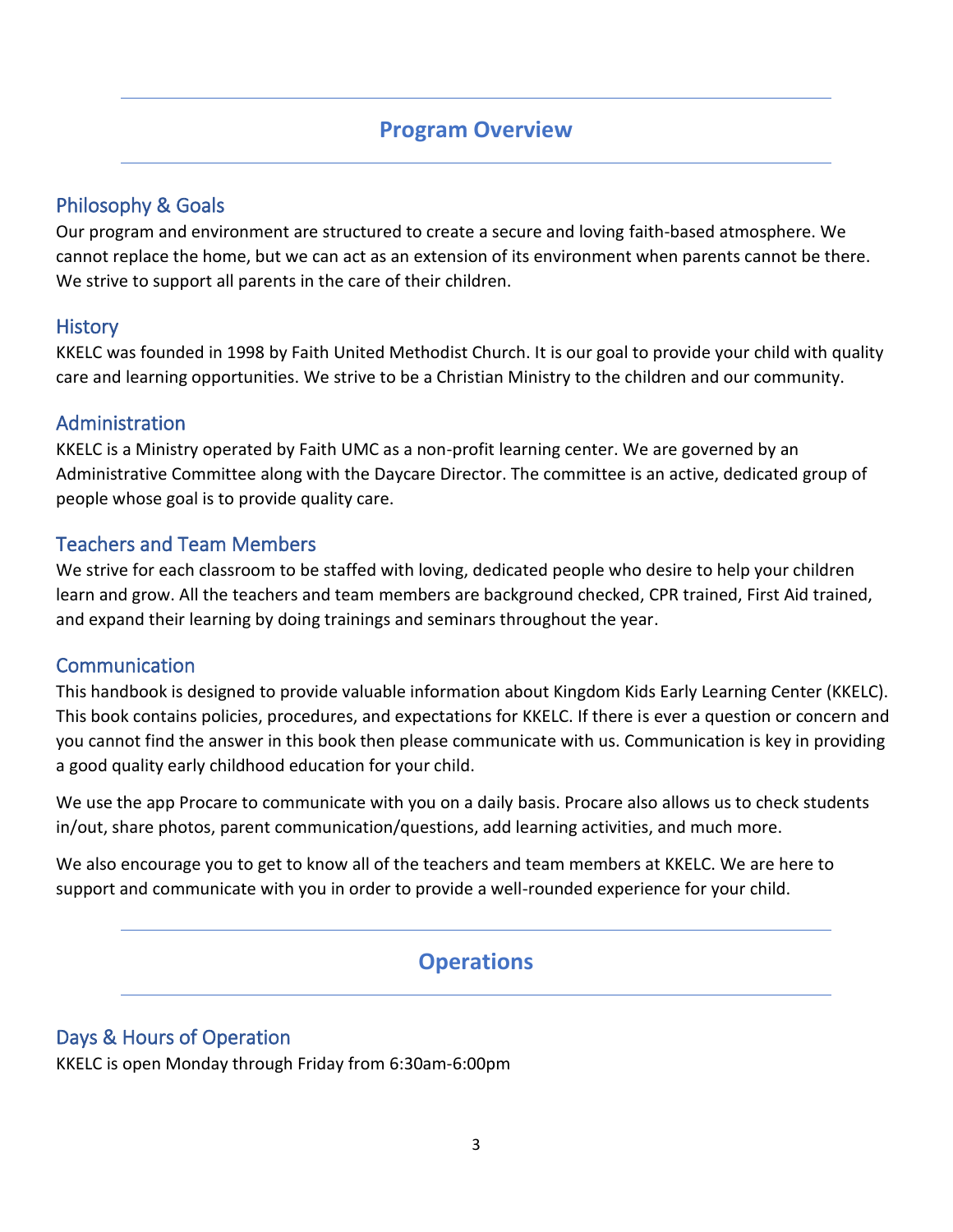## <span id="page-3-0"></span>Pick Up and Drop Off of Children

Upon enrollment, you will be given a security door code for the front door. Every code is different for each family. Parents must accompany their children to their classroom. Be sure the teacher knows that the child has arrived. Children will be released only to the individuals on the pick up list filled out by parents. Anyone besides the parents/guardians **must** show photo ID before the child will be released to their care. In extreme emergencies if someone not on the authorized pick up list is picking up your child then written and verbal consent are required.

#### <span id="page-3-1"></span>Enrollment

To enroll your child, the registration packet must be completed in full. A copy of your child's immunization and birth certificate are also required upon enrollment.

## <span id="page-3-2"></span>Registration Fee

There is a non-refundable registration fee of \$45. These fee holds your spot for up to four weeks.

## <span id="page-3-3"></span>New Enrollment Trial Period

New enrollment will be on a two-week trial period. This allows all parties to get acquainted. If the parents are unhappy with care within these two weeks, they may unenroll without penalty.

## <span id="page-3-4"></span>Withdrawing Your Child

A two-week written notice is required prior to withdraw. If no written notice is given then you will still be charged for the upcoming two weeks, regardless of enrollment status. A temporary withdrawal may be granted with a non-refundable fee charged to hold the child's spot. A temporary withdrawal may also come with loss of vacation days.

## **Attendance and Closures**

## <span id="page-3-5"></span>**Holidays**

KKELC is closed on all major holidays with the expectation for the days in-between Christmas and New Year's. At the first of the year the director will send out a list of the dates that we are closed for the year.

## <span id="page-3-6"></span>Closure Due to Weather

We strive to be open during all regularly scheduled operating days. However, we live in Northern Indiana and weather happens. On a rare occasion we may have a two-hour delay or closure due to weather, please watch for this information on WNDU channel 16, Procare, and Facebook. We will do our best to have this posted no later than 6:00am.

## <span id="page-3-7"></span>Teacher Trainings

There are three times a year we are closed for teacher trainings. You will be notified of these closure dates at the beginning of each calendar year. There is no discount given for being closed on these days.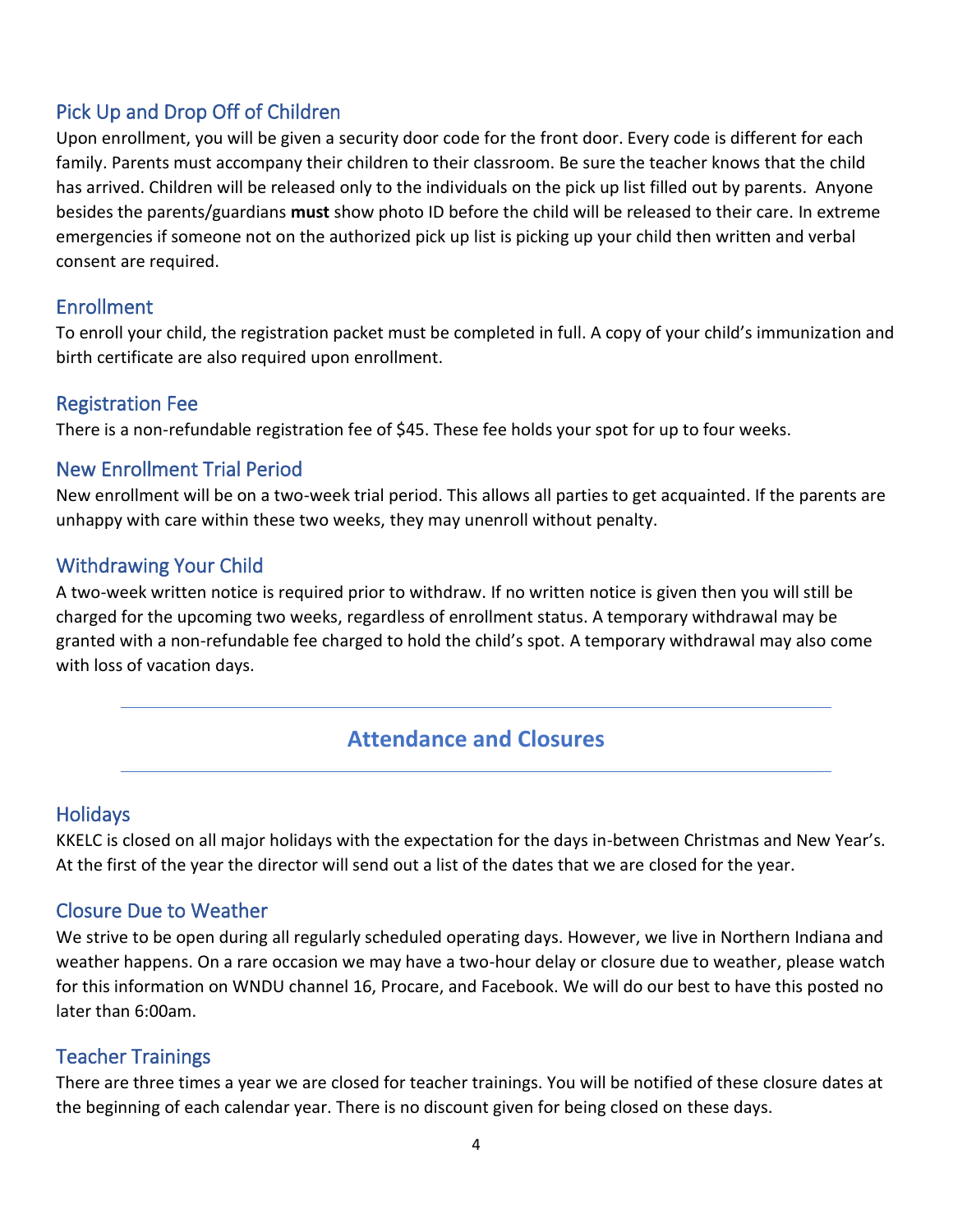## <span id="page-4-0"></span>Attendance Policy

We encourage your child to arrive by 9:00am to participate in all the fun learning that takes place daily. If your child will be absent or late please message the teacher on Procare to let them know.

• **Tuition is due regardless of illness, absence from the center, or day days we are closed due to weather or holidays.** 

## <span id="page-4-1"></span>Late Pick-Up

It is vital you pick your child up on time. If your child is picked up past 6:00pm there is a \$10.00 late fee every five minutes. After 30 minutes and all emergency contacts have been reached then we may have to call CPS to come get your child. To avoid this please pickup your child on time and communicate with us through Procare, phone, or email that you are running late.

## **Classrooms**

## <span id="page-4-2"></span>Our Classrooms

Children are placed in classrooms according to age and/or developmental level. Each August we start a new school year and the children are moved up to the next class. KKELC accepts children aged 1 to 10. Each classroom follows the Indiana State Ratios which are posted in each classroom.

## <span id="page-4-3"></span>Daily Routine

Each classroom follows a consistent daily routine. These routines include but are not limited to; meals, rest time, outside time, gross motor, small group, large group, story time, and many more. Each daily routine is posted in all classrooms.

## <span id="page-4-4"></span>**Curriculum**

Each classroom follows the Creative Curriculum. This curriculum is a research-based curriculum that teaches all aspects of a child's learning. We also incorporate faith-based education such as bible lessons and stories.

## <span id="page-4-5"></span>Lesson Plans

Each classroom has weekly lesson plans that each teacher or teaching team create. All lesson plans are done with the developmental needs of each child in mind.

## **Tuition Payments**

## <span id="page-4-6"></span>Tuition Payments

- Tuition payments are due on Friday by 6:00pm for the following week.
- The first week's tuition is due with application of enrollment.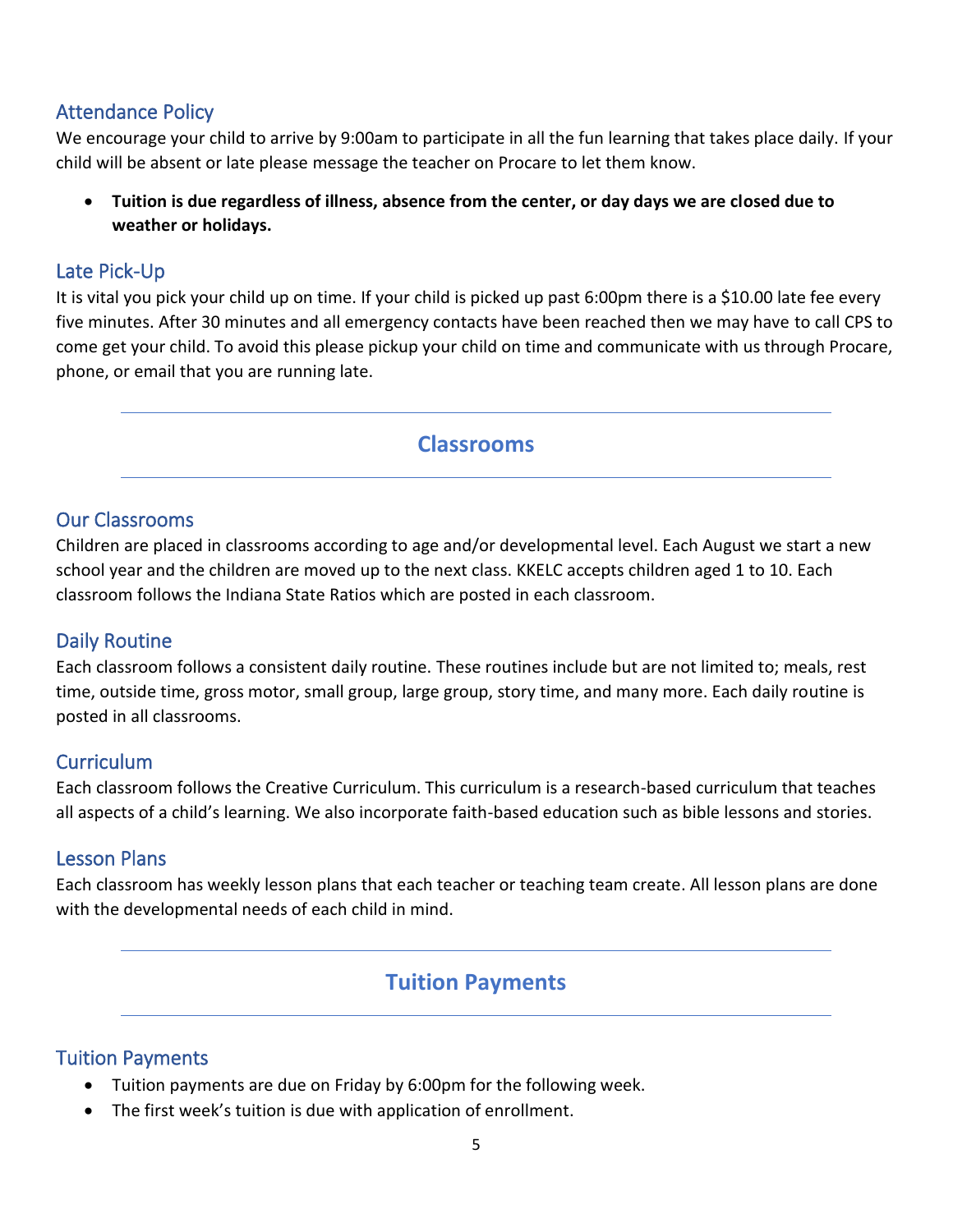- You can enroll in the Tuition Express which will automatically take out your payments on the first day of the week.
- Cash and Checks are also accepted but a \$5 charge is added for all cash and check payments.
	- o Checks made payable to Kingdom Kids.
	- $\circ$  Cash payments are to be put in an envelope and marked with family's name.
- When payment is made it must be the FULL tuition amount.
- If you go 4 weeks or 1 month without a payment being made you will get a written warning. If the  $5<sup>th</sup>$ week comes with no payment your child will be suspended until the balance is paid in FULL.
- Late fees of \$10.00 a week will be added if your payment is not made on time.
- A \$15 fee will be charged should a check or tuition express payment be returned for insufficient funds. You will then be able to pay by cash or money order for 6 months.

## <span id="page-5-0"></span>Vacation

After being enrolled for a full year then you are eligible for two weeks of vacation time/credit. After being enrolled for six months you are eligible for one week of vacation time/credit. Vacation days start over every calendar year and cannot be accumulated or carried over to the following calendar year. A vacation request form must be filled and submitted at least two weeks prior to vacation. If a vacation request form is not filled out at least two weeks prior then the vacation request may be denied.

# **Discipline**

## <span id="page-5-1"></span>**Discipline**

It is very important that a child's development is nurtured through caring, patience, and understanding. However, while caring for your child(ren), we may have to respond to your child's behavior. Hitting, kicking, spitting, hostile behavior, and other behaviors which will harm another child are not permitted.

## **In response to misbehaviors, we will:**

- Respect your child
- Use developmentally appropriate language
- Use developmentally appropriate reasoning
- Be consistent when enforcing rules
- Use positive language to explain desired behavior
- Speak calmly at your child's level
- Give clear choices
- Redirect your child
- Give your child a brain break, sensory break, or have them move to a calmer area.

If your child's behavior is very disruptive or harmful to himself or other children, we will discuss the issue with you privately. If the situation can be resolved, the child may remain enrolled. If we are unable to resolve the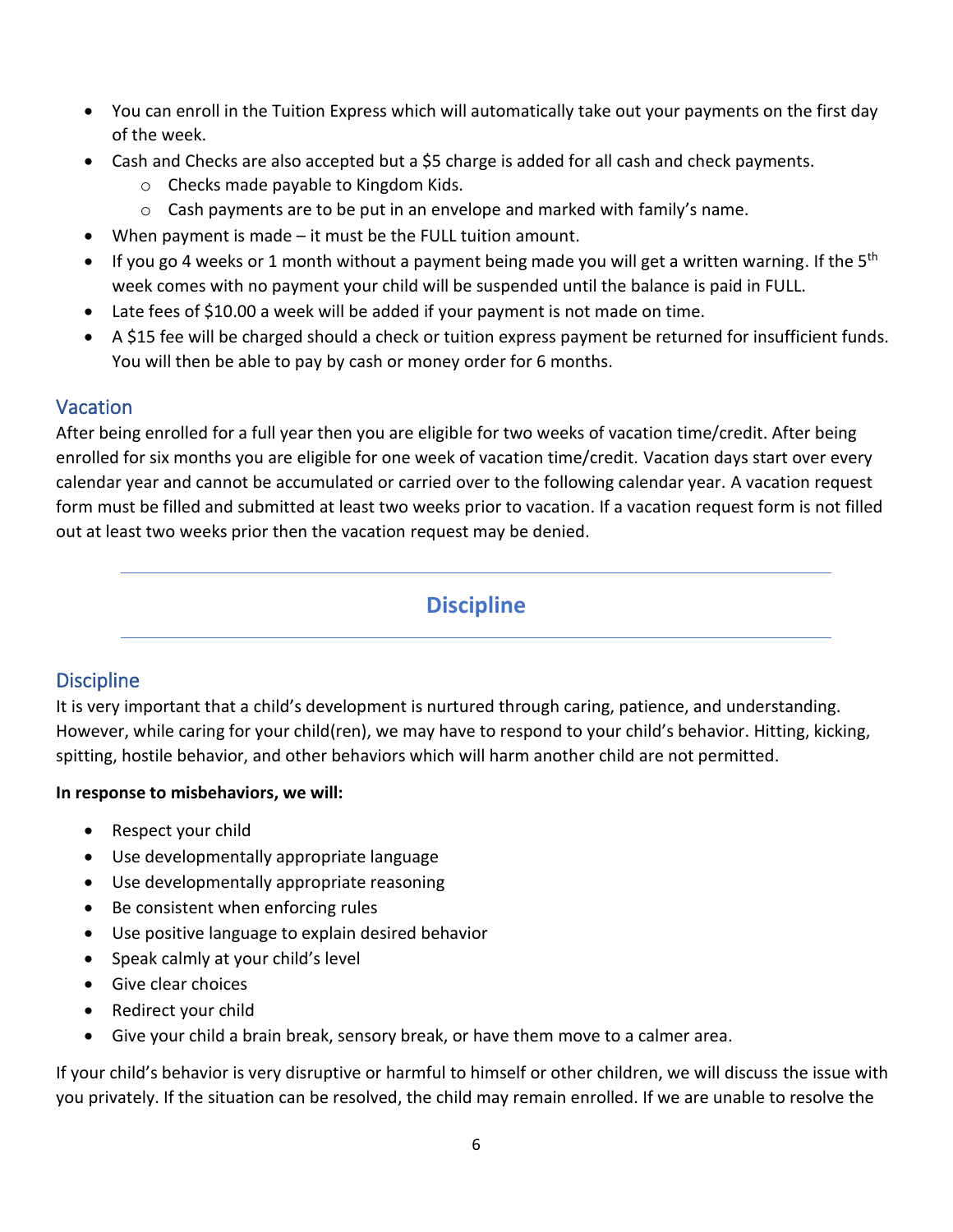issue, you may be asked to make other child care arrangements (please refer to the termination of care policy).

## <span id="page-6-0"></span>**Biting Policy**

Biting is a developmentally appropriate action for many children. We will work with a child if they are biting. However, if your child bites another classmate and it causes them to bleed or break skin then your child will be sent home for the remainder of the day. If a child bites or is bitten then an incident/accident report will be filled out and the parent/guardian notified.

## <span id="page-6-1"></span>**Termination/Suspension of Care**

Unfortunately, there are sometimes reasons we have to terminate care for a child from our program for either a short term or permanent basis. We want you to know we will do everything possible to work with the family of the child(ren) in order to prevent this policy from being enforced. The following are reasons we may have to terminate or suspend care:

#### **Immediate Causes for Termination/Suspension**

- The child is at risk of causing serious injury to other children, staff member, or himself/herself.
- Parent threatens physical or intimidating actions toward staff members.
- Parent exhibits verbal abuse to staff in front of enrolled children.

#### **Parental Actions for Child's Termination/Suspension**

- Failure to pay/habitual lateness in payments.
- Failure to complete required forms including the child's immunization records.
- Habitual tardiness when picking up your child.
- Verbal abuse to staff.

#### **Child's Actions for Termination/Suspension**

- Failure of child to adjust after a reasonable amount of time.
- Uncontrollable tantrums/angry outburst.
- Ongoing physical or verbal abuse to staff or other children.
- Excessive biting.

# **Health and Illness Policies**

## <span id="page-6-2"></span>**Physical Requirements**

The state Board of Heath, along with the Daycare committee requires the following:

- All children must have a current physical examination form on file and updated immunization records on file within 30 days of enrollment.
- The medications form must be filled out and signed by your child's physician.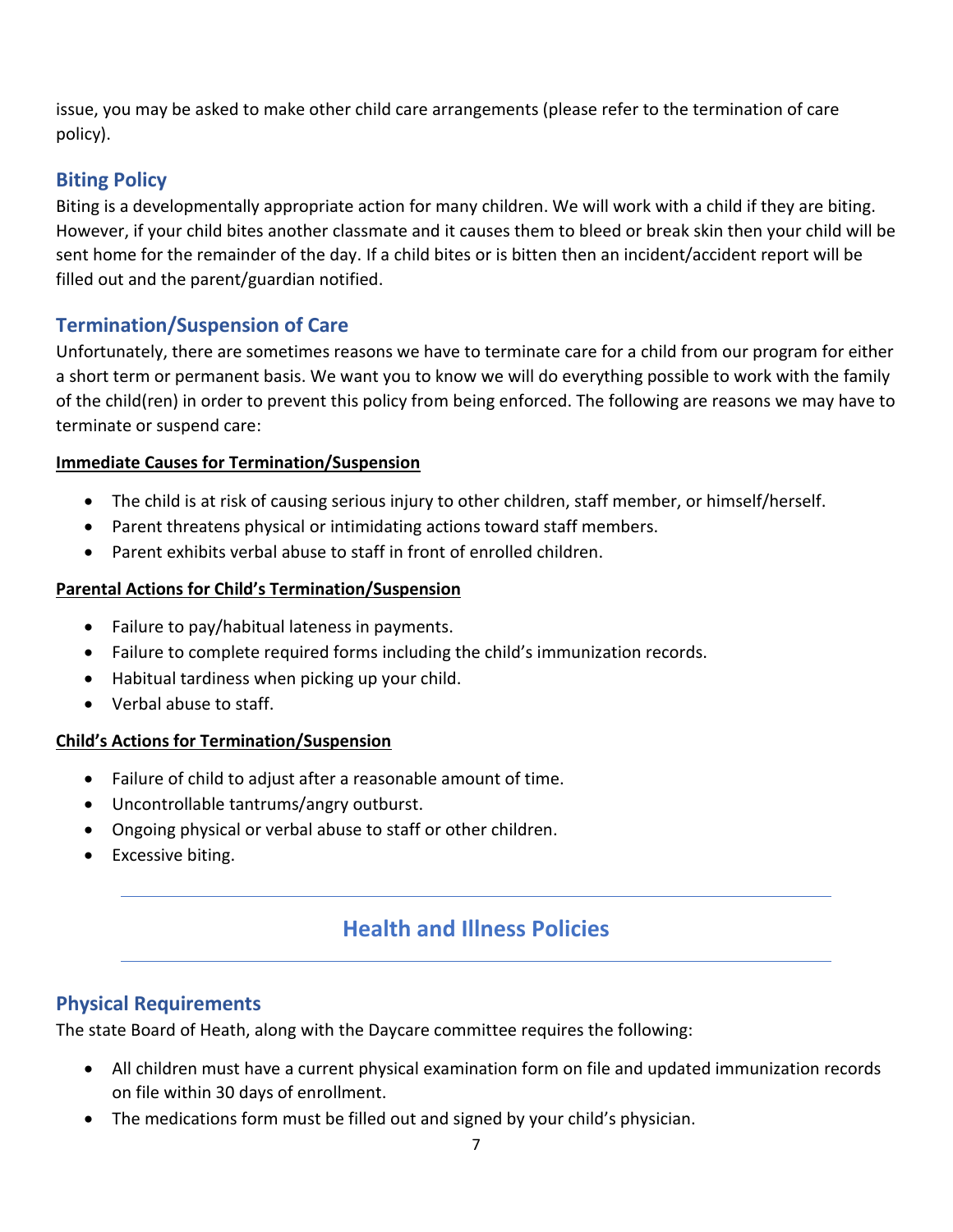## <span id="page-7-0"></span>**Medication Policy**

With proper forms filled out, two kinds of medication can be administered:

- Prescription medications labeled with:
	- $\circ$  The child's name, the current date, Physician's name, Name of medication and strength, directions for use.
- Over-the-Counter medications with written consent.
	- o Must be in original packaging.

When you bring medications into the center you need to fill out the medication log completely. If this is not filled out your child will not be able to be given medication. You must give the medication to a staff member, no medication of any kind can be left in your child's cubby or backpack.

#### <span id="page-7-1"></span>**Illness**

#### **Reasons why the child cannot come to daycare or may be sent home from daycare:**

\*Fever: A fever of 100.5\* or above; Your child **cannot** come to daycare with a fever of 100.5\* or higher, and the child must be fever free, without medicine, for a minimum of 24 hours before returning to daycare. If you bring your child back before the 24 hour policy is up, your child will be sent home.

\*Cold or productive cough with thick green/yellow nasal discharge: These symptoms are a sign of infection in the body. Your child should not return until nasal discharge returns to light yellow/clear color **OR** you obtain a doctor's note stating the child can return.

\*Croup: Consult a doctor and you must have a note from the doctor stating that it is okay for your child to return. Your child must be fever free and symptom free for at least 24 hours before returning to daycare.

\*Strep Throat: Consult a doctor and you must have a note from the doctor. Child must be on antibiotics for 24 hours and must be fever free for at least 24 hours before returning to daycare.

\*Flu: Your child must be fever free and symptom free for a minimum of 24 hours before returning to daycare.

\*Bronchitis/Pneumonia: Consult a doctor and you must have a note from the doctor stating it is okay to return to daycare. This typically takes between 2-3 days before the child can come back to daycare. The child must be on antibiotics and have no fever for at least 24 hours without taking fever reducing medication.

\*Persistent Diarrhea: If a child has more than two diarrhea diapers/loose stools within an hour, a parent will be notified to pick up. All symptoms must be gone for 24 hours before returning to daycare.

\*Vomiting: All symptoms must be gone for 24 hours before returning to daycare.

\*Ringworm: Consult a doctor and you must have a note from doctor to return to daycare, usually 24 hours after treatment has been started. No swimming or close contact activities that will expose others until 72 hours after treatment has begun.

\*Chicken Pox: Must be scabbed over before returning to daycare. No oozing sores.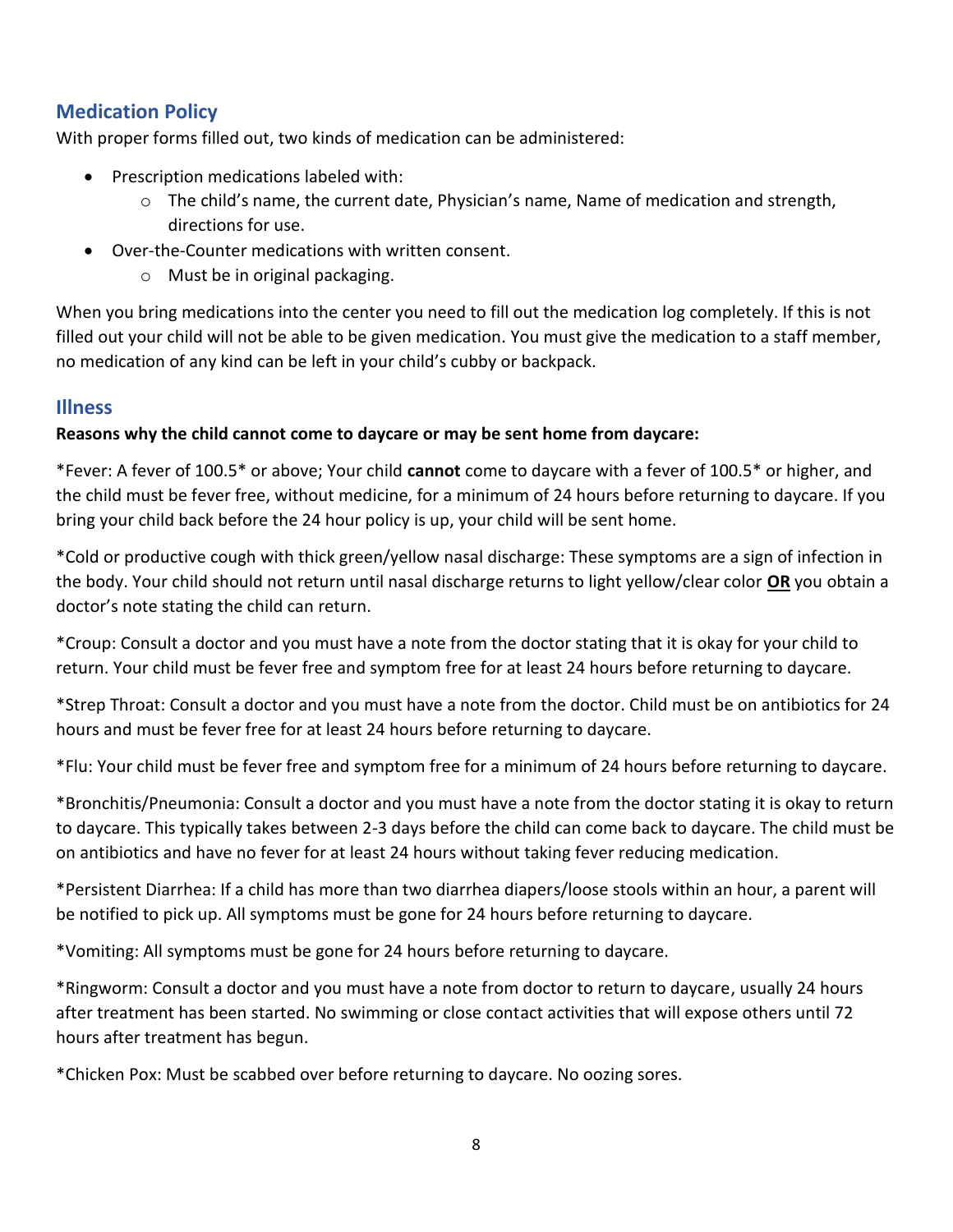\*Hand Foot and Mouth Disease: Must be scabbed over before returning to daycare and fever free for 24 hours.

\*Conjunctivitis (red eyes with yellow discharge)/Pink Eye: Consult a doctor and you must have a note from the doctor stating it is okay to return to daycare and/or child must be on eye drops/antibiotics for at least 24 hours before returning to daycare.

**\*Head Lice**: This is *not* a cleanliness problem. Treat head and house (child's personal, bedding, room, car, furniture, etc.) **All nits (lice eggs) must be removed** (hand pick from the shaft of hair for nit combs will not remove them all). We will do a recheck upon child's return. Should nits be found the child will *not* be permitted to stay.

These are *"examples"* of them most common contagious illnesses of when your child needs to stay out of daycare. Each individual case is different and may require more or less time out and may require a doctor's note to return stating that the child is completely well and non-contagious.

\*If a child becomes sick while here, the family will be notified and will need to make arrangements for pick up within an hour.

*If a child continually attends the daycare while sick and parent/guardians do not abide by the daycare sick policy, then care will be evaluated for termination.*

# **Food Program**

## <span id="page-8-0"></span>Meals & Snacks

Breakfast, lunch, and snacks will be served daily. Please DO NOT bring in special food items for your child. In the morning children should not come in eating other food. If they do they will be asked to put it away, or throw it away. All meal and snacks times are posted in the building. If you arrive after the designated meal/snack time then your child will not be given that meal/snack.

## <span id="page-8-1"></span>Outside Treats/Snacks

You MAY NOT bring ANY homemade treats. If you are bringing in a special snack it must be unopened and store bought.

## <span id="page-8-2"></span>Food Allergies

State regulations requires a Physicians note for any food/drink allergies. This information will be given to the cook and your child's teacher, as well as kept in their file. Without a doctor's note we cannot accommodate any food allergies or food substitutions.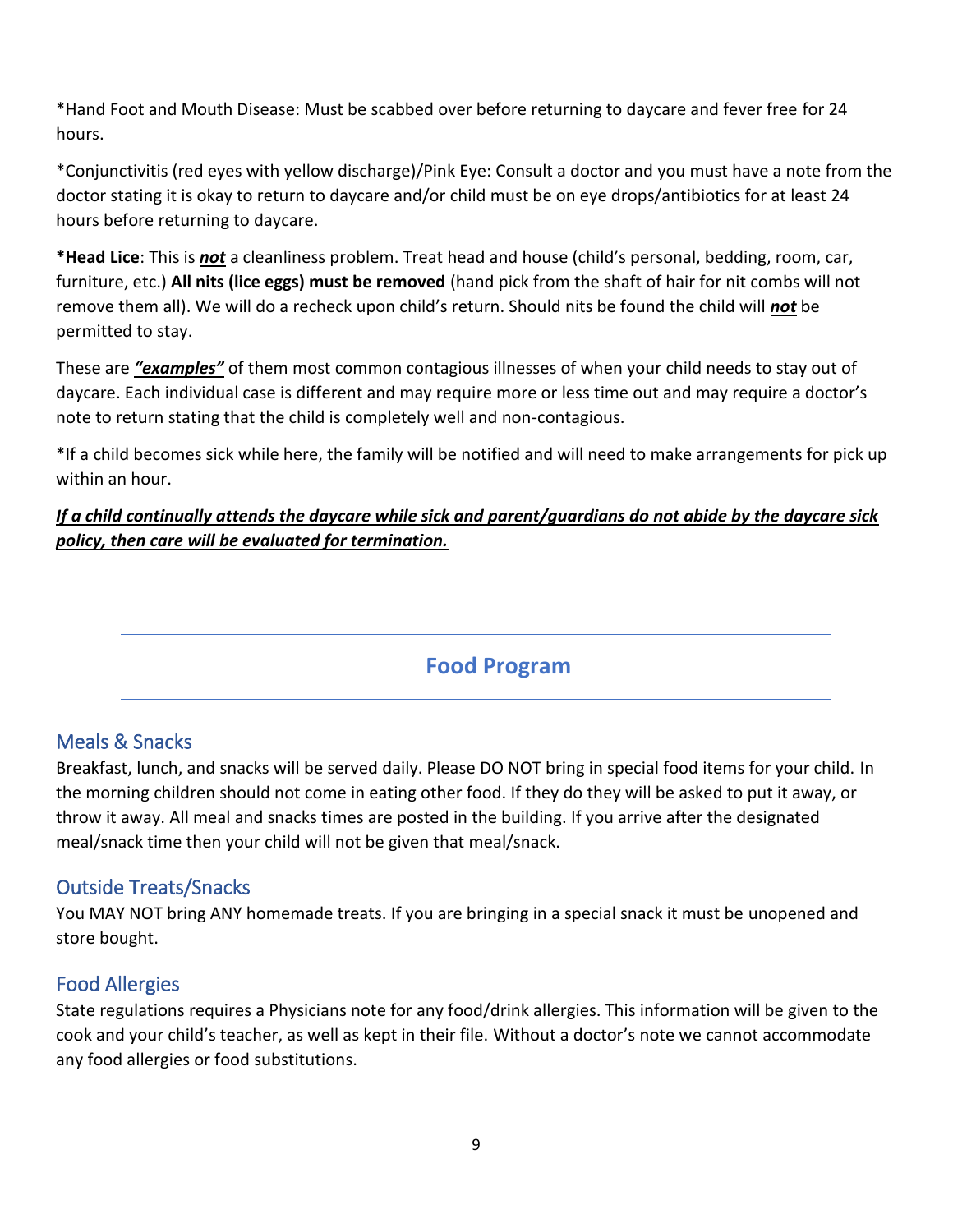## <span id="page-9-0"></span>CACFP

We are enrolled in the CACFP food program. This requires us to follow food guidelines such as portion sizes, food labels/ingredients, and a well-rounded meal consisting of all food groups.

## Other Information

## <span id="page-9-1"></span>Dress Code and Clothing

Each child is required to have a clean change of clothes in their cubby at all times. We have limited extra clothes so if your child does not have extra clothes in their cubby you may be called to bring them in new clothes if needed.

Children must wear clothing and shoes every day.

- If dresses/skirts shorts are worn then shorts or pants MUST be worn under.
- NO spaghetti straps.
- Shoes and sandals must have back straps and be closed toed.
- During colder weather please have a jacket, hat, and gloves in your child's cubby at all times.

## <span id="page-9-2"></span>Toys and Electronics

We do not allow any outside toys, games, and electronics to be brought in, expect for Show & Tell. Please no guns or weapon toys.

## <span id="page-9-3"></span>Quiet Time

All children ages 1-PreK are required to have quiet time. It is important for children to have rest time. No children are forced to sleep but they will be expected to sit/lay quite on their mat. They may bring a small blanket, pillow, and small stuffy to have for nap time. Please bring these items in a backpack. These need to be taken home daily to be washed.

## <span id="page-9-4"></span>Cubbies/Take Home Items

Each child will be assigned a cubby. This is where all their personal belongings will be kept. Besides their change of clothes, please take home items daily to be washed and brought back the next day.

## <span id="page-9-5"></span>Emergency Procedures

KKELC will practice fire drills, tornado drills, and lock down drills frequently. We always want to ensure that the children and teachers are prepared for any situation.

## <span id="page-9-6"></span>**Confidentiality**

KKELC Staff will treat each child and parent with a great sense of confidentiality. Children's records are only opened by the Director or staff member.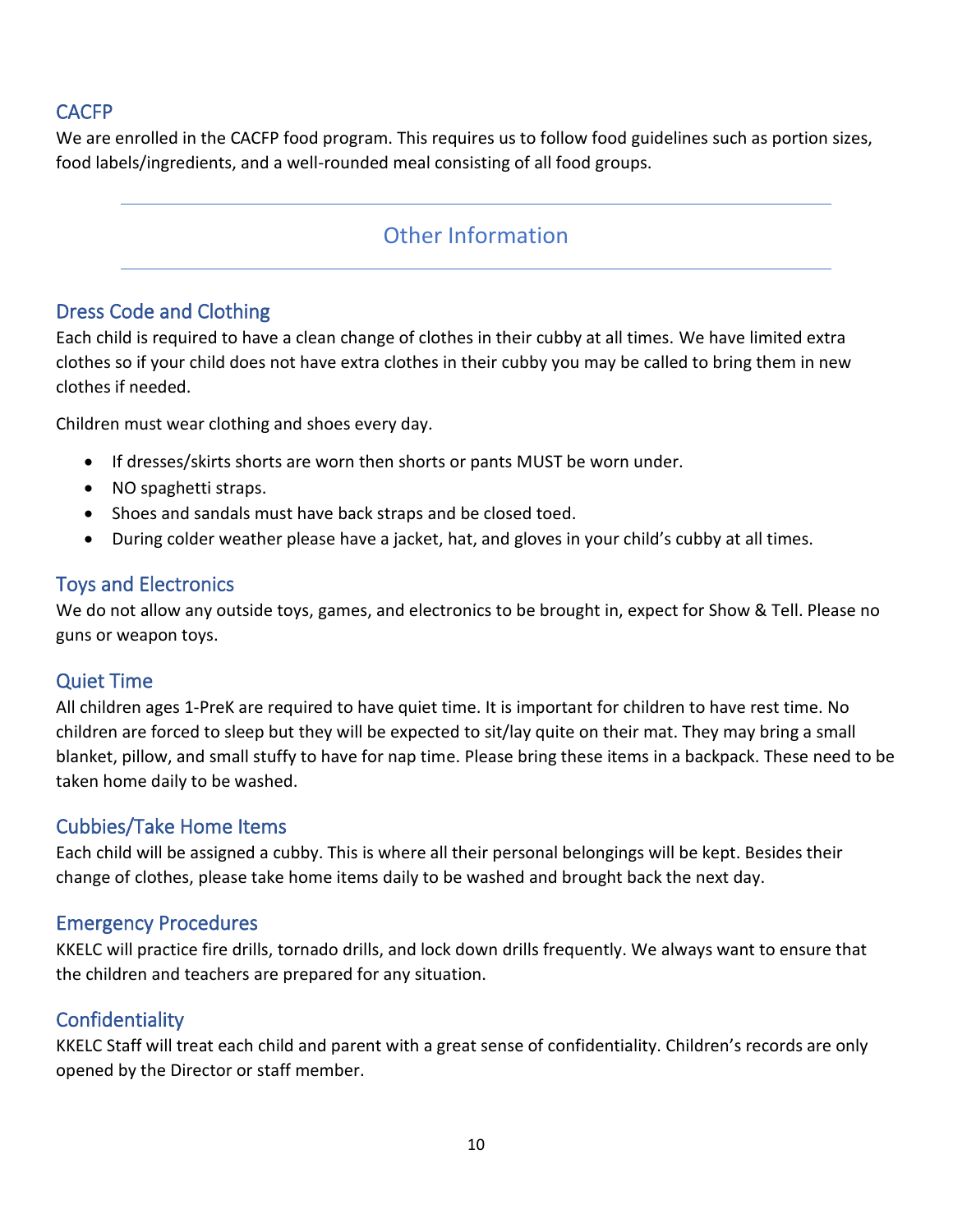## <span id="page-10-0"></span>Child Abuse Reporting

KKELC complies with the mandates of Division of Family Resources regarding the reporting of any suspicion of Child Abuse or Neglect. We have a ZERO tolerance policy against child abuse and neglect. All volunteers and staff will immediately document and report any incident of suspected abuse or neglect which they observed and/or were informed of by a child.

Steps taken when a volunteer or employee makes a report:

- 1. The person reporting an incident of abuse will immediately contact the Director.
- 2. The Director and employee will take the steps to ensure the safety of the alleged victim.
- 3. DCS will be notified by the Director about the suspected abuse or neglect.